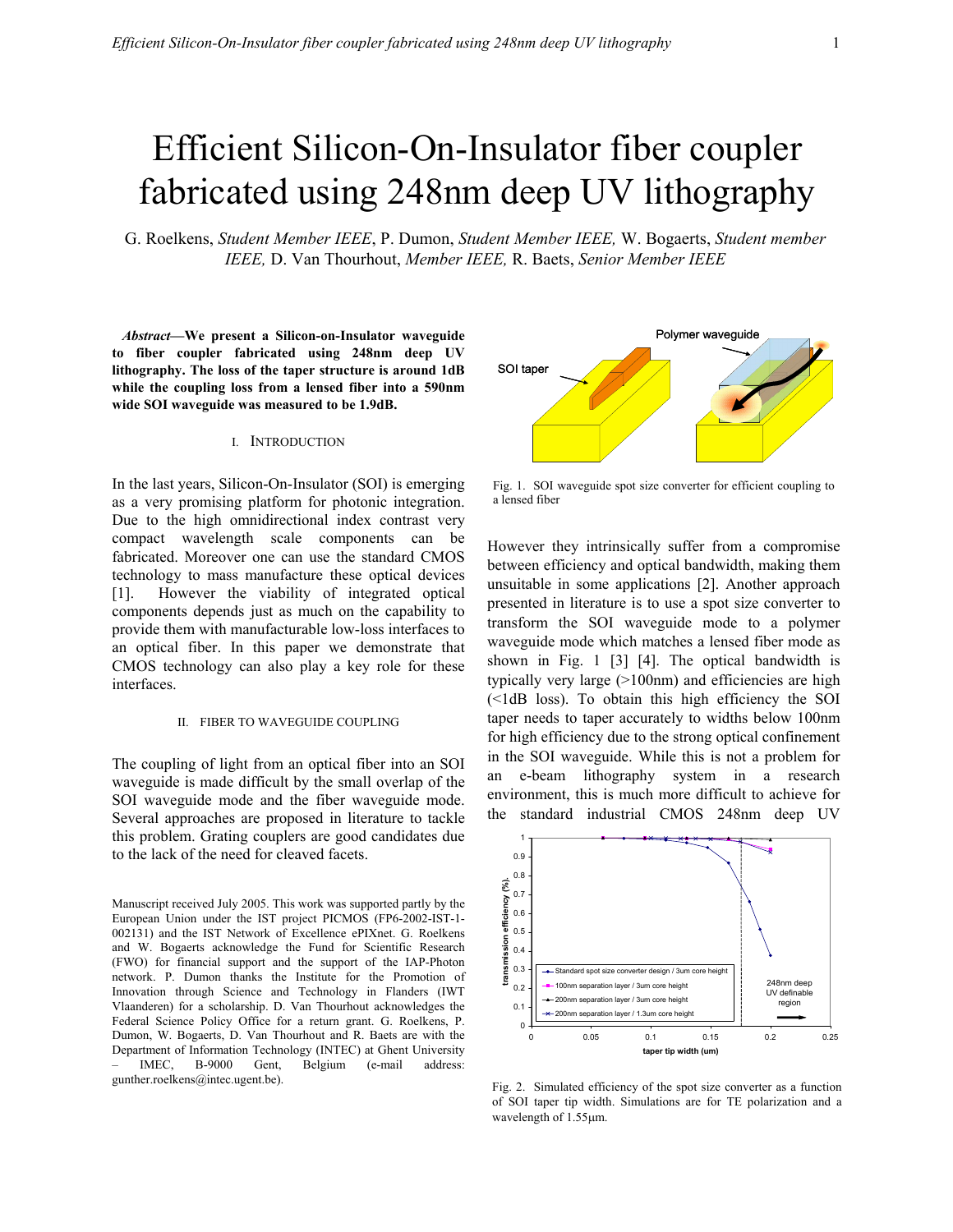lithography machines. In Fig. 2 we present the achievable efficiencies of the standard spot size converter design as a function of the taper width at 1.55µm wavelength. In this simulation the only source of loss is considered to be the mode mismatch at the SOI tip / polymer waveguide interface. Simulations are performed for TE polarized light. FIMMPROP-3D, a commercially available fully vectorial eigenmode expansion tool, was used [5]. The required tip width depends on the properties of both the SOI waveguide and polymer waveguide. The SOI waveguide core is assumed 220nm high while the polymer waveguide is assumed to have a refractive index of 1.67 and core dimensions of 3µm x 3µm. A benzocyclobutene (BCB) top cladding (n=1.54) is assumed.

To assess the possibilities of a 248nm deep UV lithography system to fabricate the taper tips an ASML PAS5500/750 stepper was used. Using a standard resist mask process taper tips down to 175nm could be fabricated. As can be seen in Fig. 2, this achievable tip width limits the efficiency of the device. To increase the efficiency the design of the spot size converter was changed by adding a low index BCB spacer layer as shown in Fig. 3 to reduce the coupling of the waveguide



Fig. 3. Modified taper design for fabrication using a 248nm deep UV lithography system



Fig. 4. Influence of the spacer thickness on the spot size converter maximum adiabatic taper angle for the modified design.

modes. The simulated efficiency of the taper device for a spacer layer of 100nm and 200nm is also shown in Fig. 2. This graph shows that adding this spacer layer increases the achievable efficiency using deep UV lithography to about 100%. The influence of the spacer layer thickness on the maximum adiabatic taper angle of the spot size converter is shown in Fig. 4. It is clear that without altering the polymer waveguide dimensions, the spot size converter length drastically increases by adding a spacer layer. This can however be overcome by reducing the polymer waveguide height without reducing the efficiency for deep UV definable taper tips as can be seen in Fig. 2 and Fig. 4 where respectively coupling losses and maximum taper angle for a 1.3µm polymer core height are plotted. As is shown in Fig. 5, there is however a small reduction in the coupling efficiency between the polymer waveguide mode and the lensed fiber spot for reduced polymer waveguide height. It is clear that the choice of polymer waveguide height is a trade-off between device length and coupling efficiency.



Fig. 5. Influence of the polymer waveguide height on the coupling efficiency to an optical fiber. A Gaussian lensed fiber spot of 2.5µmx2.5µm is assumed. Simulations are performed for TE polarization at a wavelength of 1.55µm.

#### III. FABRICATION AND MEASUREMENTS

Piecewise linear Silicon-on-Insulator spot size converters were fabricated using an ASML 248nm PAS5500/750 stepper. The SOI waveguide dimensions are shown in Fig. 6, together with an SEM picture of the taper tip. After waveguide fabrication a 200nm BCB film was spin coated on top of the SOI waveguide structure. To achieve this very thin layer thickness, BCB was diluted using mesitylene [6]. After curing, a polyimide waveguide core layer of 1.3µm thick was